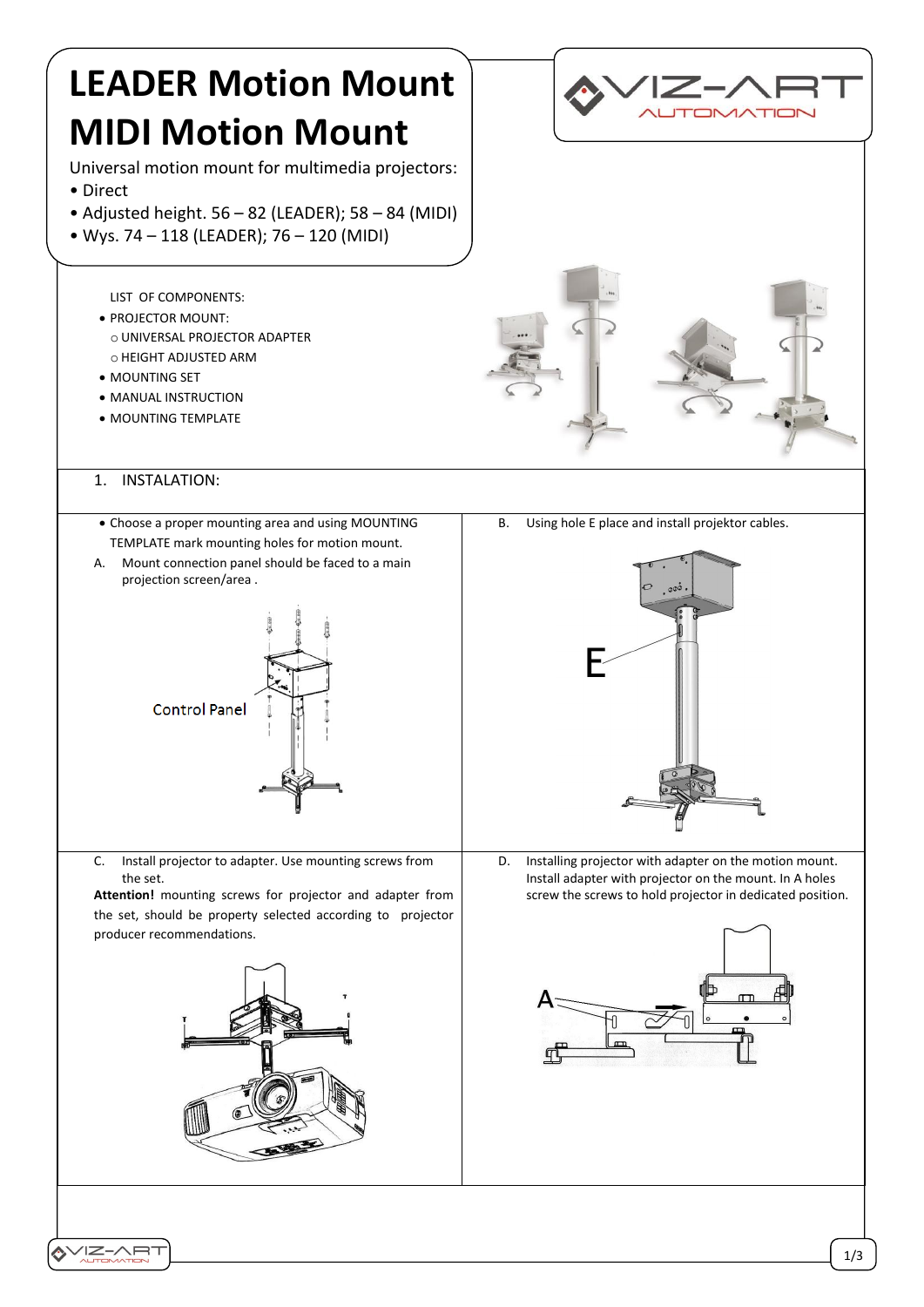

A. Using 2-wires cable("Wire 1") connect 230VAC power supply to Motion mount.

VIZ-ART

B. "Wire 2" controls direct of rotation, using wall switch (in the set) or: Trigger 230V, Trigger 5-30V, IR receiver, RF receiver. Connect both cables according to scheme above.

C. After LEADER MOTION is connected to power supply 230VAC, Motion mount will run to "0" Base position.

D. Press and hold for 3 sec. PROGRAM button – LED diode will light constant light, waiting for adjusting "position A".

E. By Press and hold, use switch to rotate motion mount to reach first position of mount and confirm by pressing "position A" button (LED diode will blink several times). After that, motion mount automatically will run to "0" Base position.

NOTE: While programming, motion mount rotates only in one direction. If you miss your position you have to start programming again.

F. Press and hold, use switch to rotate motion mount to reach second position of mount and confirm by pressing "position B" button (LED diode will blink several times). After that, Motion mount automatically will run to "0" Base position.

G. To quit programming mode, Press and hold for 3 sec. PROGRAM button (LED diode will stop light). You left programming mode.